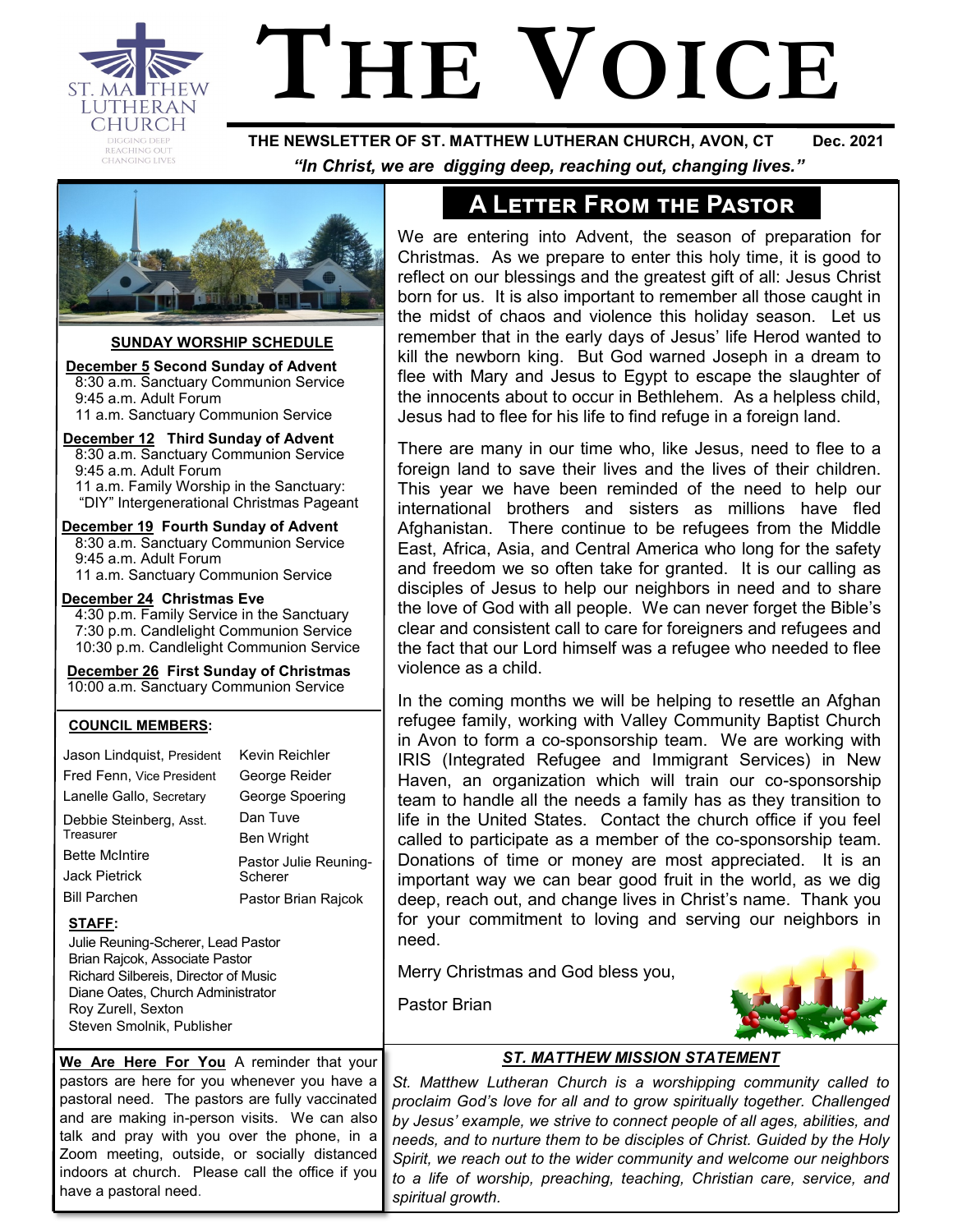**FAMILY WORSHIP: CHRISTMAS PAGEANT** On Sunday December 12th at 11:00 a.m. worship, we will have a "DIY" Do It Yourself intergenerational Christmas pageant! It will be simple with no rehearsal necessary. Adults and children of all ages are welcome to show up that morning, grab a script and costume, and read your part during service!

**MEN'S GROUP** The men's group will meet Saturday December 11th at 8:30 a.m. for breakfast in the Hall of the Evangelists. We are continuing to read Richard Rohr's *On the Threshold of Transformation* book of daily devotions.



#### **BIBLE STUDY**

Bible Study will meet on Thursday December 2nd and Thursday December 16th at 10:00 a.m. in the Hall of the Evangelists. You can also join us virtually via Zoom. All are welcome!

**CENTERING PRAYER** Centering prayer group meets every Tuesday at 6:00 p.m. and every Thursday at 2:00 p.m. on Zoom. We are currently reading *Invitation to Love* by Thomas Keating. Contact Pastor Brian or the church office and we'll send you the Zoom link and get you a book! We will not meet the last week of December.



**STEWARDSHIP** Thank you to all who have turned in an intention of giving card for 2022. Your generosity allows the ministry of St. Matthew to bear fruit in the world and continue our mission of digging deep, reaching out, and changing lives in Christ's name. If you have yet to turn in your pledge, please do so by December 15th, as it helps immensely in planning our budget for next year. Making a financial commitment to a congregation or any charitable organization is an important spiritual practice, and we thank you for your support of the ministry of our family of faith.

**ADULT FORUM** The books of the bible the Gospel of Luke and the Acts of the Apostles is a story in two parts by the same author. Join us as we examine the <u>Forum</u> Adult narrative arc of this series from Jesus' birth to the founding of the church to the good news of Jesus spreading throughout the world. We will use brief videos from the Bible Project to introduce the themes for our exploration.

| <b>November 21</b> The Birth of Jesus, Luke 1-2                    | January 2  | Pentecost, Acts 1-7                    |
|--------------------------------------------------------------------|------------|----------------------------------------|
| <b>November 28</b> The Baptism of Jesus, Luke 3-9                  | January 9  | The Apostle Paul, Acts 8-10            |
| <b>December 5</b> The Prodigal Son, Luke 9-19                      | January 16 | Paul's Missionary Journeys, Acts 13-20 |
| <b>December 12</b> The Crucifixion of Jesus, Luke 19-23 January 23 |            | No Class                               |
| <b>December 19 The Resurrection of Jesus, Luke 24</b>              | January 30 | Bound for Rome, Acts 21-28             |

#### **ORDER CHRISTMAS POINSETTIAS!**

Poinsettias will grace the sanctuary this Christmas season. If you would like to purchase one or more, please email or call Diane at the office with your order by **Monday, December 13**.

You may dedicate them in memory of loved ones, in honor of a celebration, in thanksgiving, or simply for the glory of God! Cost is \$18 each, and can be paid by check to SMLC with "poinsettias" noted in the memo. Checks may be placed in the offering plate or mailed to the church. You may take them home after worship on January 2, 2022.



## **2022 OFFERING ENVELOPES**

It's that time of year again! If you wish to continue to use offering envelopes in 2022, please respond to this email or call the office at (860) 673-3301 and let Diane know if you'd like us to reserve a set for you. *Currently, automatic giving through Vanco is available. Just reach* 

*out to the office to sign up. Coming in 2022: eGiving options through our website and a mobile App!*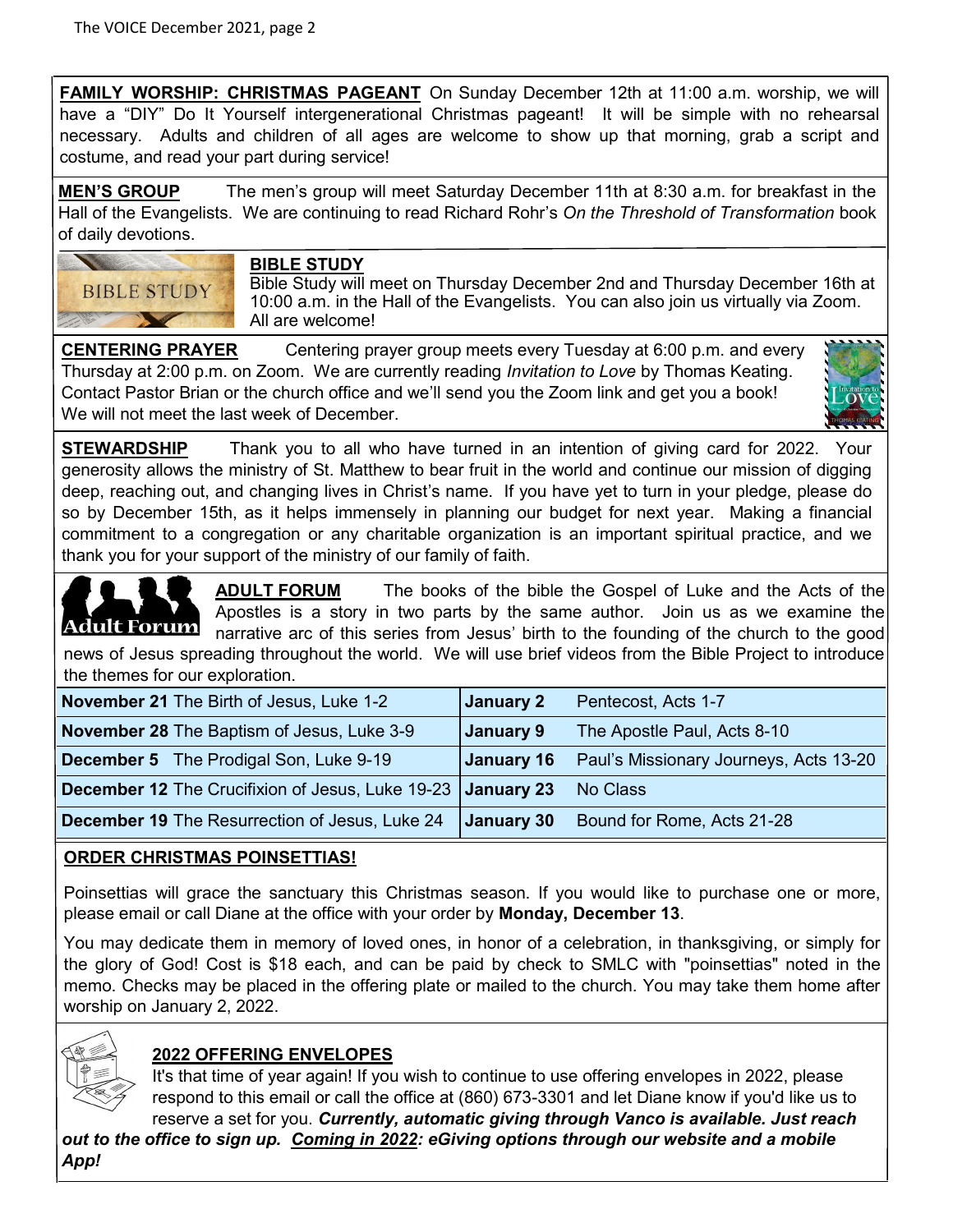

**COUNCIL UPDATE** We are all feeling encouraged with the growth and expansion of St. Matthew, however, the reopening is not without a lot of effort. The Reopening Task Force has given us new guidelines for this period of Covid, to which the council approved.

We have also discussed new ventures such as details surrounding the development of a new playground, creating a team at St. Matthew to co-sponsor with Valley Baptist to support resettlement of refugee families, and revisiting the strategic plan to expand our work in communications and marketing.

### **NOMINATIONS FOR CONGREGATIONAL COUNCIL– DUE JANUARY 8**

The Congregation Council is accepting nominations for 2022! Council members are elected spiritual leaders of the congregation, who promote the mission of the congregation and provide financial and organizational oversight.

Please give prayerful consideration as to who you think would make a good Congregation Council member and submit their names for consideration. Our Nominating Committee will follow up with all nominees in January to ascertain who is willing to serve. The official vote will occur at our Annual Meeting which is scheduled for Sunday, January 30th.

Nominations can be submitted in person in the receptacle in the Gathering Space, or remotely by calling the church office at (860) 673-3301 or emailing [office@stmatthewavon.org.](mailto:office@stmatthewavon.org) A special thank you goes to Debbie Steinberg as she completes six years on Council as a member, and for her extraordinary service as Treasurer and Assistant Treasurer spanning two decades!

Congregation Member responsibilities:

- a. Actively communicate with members of the Congregation to both convey information about the direction of the church and to listen to people's feedback on all aspects of our community life at SMLC.
- b. Regular attendance at monthly Council meetings.
- c. Participate in one annual Saturday morning retreat per year.
- d. To serve as Council Liaison to one standing Church Committee, to be assigned annually

#### **ADVENT DEVOTIONS**

Pastor Bill Carter has written an Advent devotional called "*But Mary Kept All These Things*" It's available at Barnes & Noble *[here](https://www.barnesandnoble.com/w/but-mary-kept-all-these-things-william-s-carter/1140391284)* or at Amazon *[here](https://www.amazon.com/But-Mary-Kept-These-Things/dp/0788030140/ref=sr_1_1?crid=1JNND046OKFXX&keywords=but+mary+kept+all+these+things&qid=1637345686&sprefix=But+Mary+%2Caps%2C153&sr=8-1)*.

We will also have Advent devotions from theologian Henri Nouwen available for pickup in the narthex.



We have continued to intentionally reopen St Matthew ministries in November, including:

- 15 confirmation students meet weekly, masked, in the Hall of the Evangelists.
- Mutual Ministry re-engaged as a committee, and is conducting annual reviews for each staff member. Family Worship services moved inside, and enjoyed both packing gift boxes for Operation Christmas Child and making Christmas cards for homebound members.
- 600 people attended the Christmas Cottage craft fair over three days the Hall of the Evangelists.
- The Tido Holtkamp Jazz Trio led worship on All Saints' Day.
- 6 new members joined our fellowship. Please welcome Greg Boyd, Naseema Masood, and Mike, Alexa, Kinsley and Sloan Zammett!
- The committee formed to plan a new playground has been meeting weekly.
- Prepaid pledges and lower expenses in all categories, with the exception of staff costs, mean that we have not needed to take endowment or restricted funds to balance our budget so far this year. We expect greater expenditures as the church reopens. Thank you for your continued generosity!

**God is good. All the time!**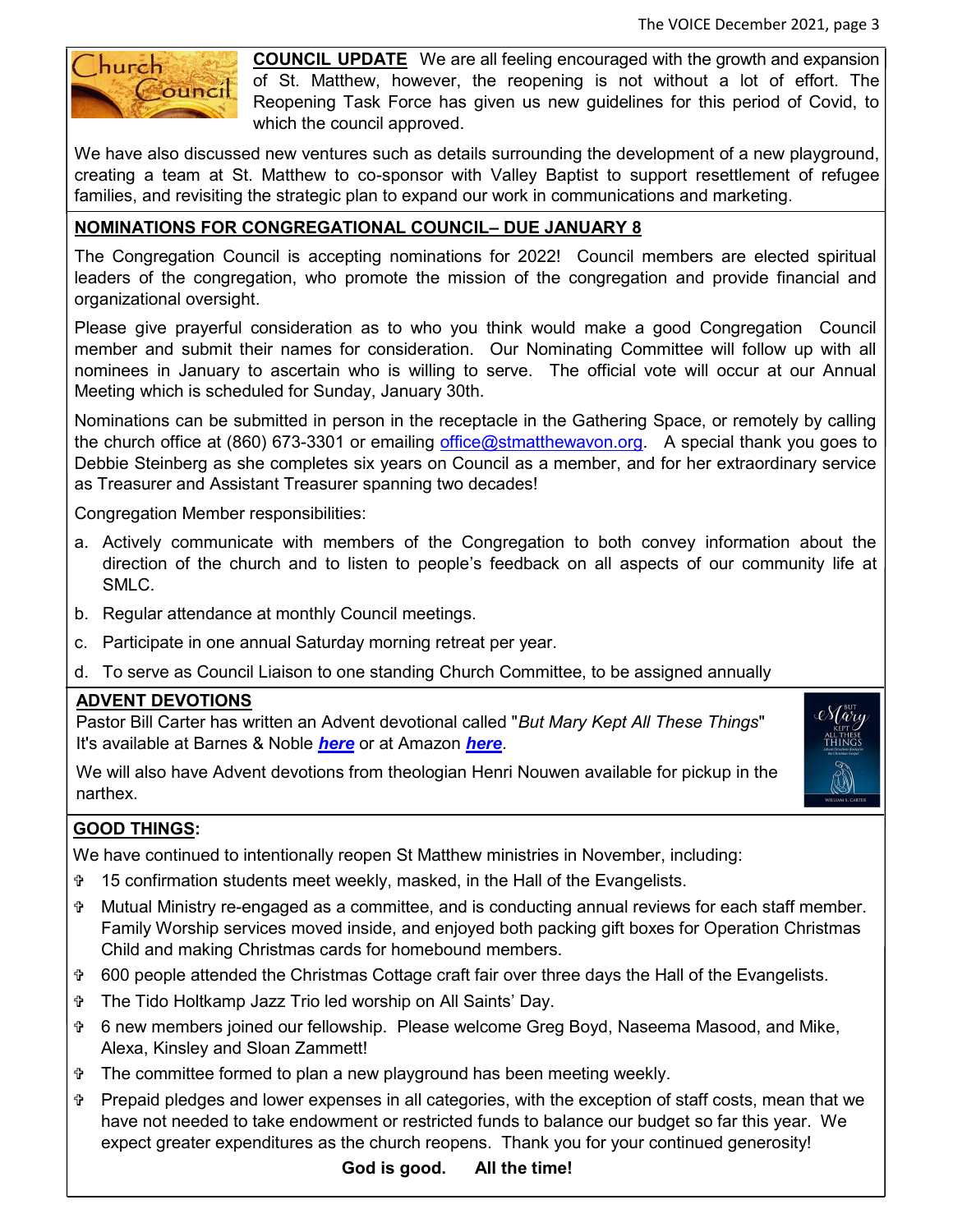| <b>Sun</b>                                                                                                                                          | Mon                                                          | Tue                                                                                     | Wed                                     | Thu                                              | Fri                                                                                                                               | <b>Sat</b>                                                                             |
|-----------------------------------------------------------------------------------------------------------------------------------------------------|--------------------------------------------------------------|-----------------------------------------------------------------------------------------|-----------------------------------------|--------------------------------------------------|-----------------------------------------------------------------------------------------------------------------------------------|----------------------------------------------------------------------------------------|
| December 2021<br>Notes:                                                                                                                             |                                                              | $f_{\rm tot}$                                                                           | $\mathbf{1}$<br>7:00 Mutual<br>Ministry | 2<br>10:00 Bible Study<br>2:00 Centering Prayer  | 3                                                                                                                                 | $\overline{4}$<br>$9:00$ Yoga +<br><b>Sharing Circle</b>                               |
| 5 Second Sunday of Advent<br>8:30 Sanctuary Communion<br>Service<br>9:45 Adult Forum<br>11:00 Sanctuary Communion<br>Service                        | 6<br>1:00 Staff Meeting<br>7:00 Finance<br>7:00 Confirmation | $\overline{7}$<br>6:00 Centering Prayer<br>7:00 Church Council                          | 8                                       | 9<br>2:00 Centering Prayer                       | 10                                                                                                                                | 11<br>8:30 Men's<br><b>Breakfast</b><br>1:00 Valley<br><b>Ballet Perfor-</b><br>mances |
| 12 Third Sunday of Advent<br>8:30 Sanctuary Communion<br>Service<br>9:45 Adult Forum<br>11:00 Family Worship in the<br>Sanctuary: Christmas Pageant | 13<br>7:00 Confirmation                                      | 14<br>10:30 Foley Baker/ organ<br>Tuning<br>1:00 Staff Meeting<br>6:00 Centering Prayer | 15 VOICE<br><b>DEADLINE</b>             | 16<br>10:00 Bible Study<br>2:00 Centering Prayer | 17                                                                                                                                | 18<br>9:00 Yoga +<br><b>Sharing Circle</b>                                             |
| 19 Fourth Sunday of Advent<br>8:30 Sanctuary Communion<br>Service<br>9:45 Adult Forum<br>11:00 Sanctuary Communion<br>Service                       | 20<br>1:00 Staff Meeting                                     | 21<br>6:00 Centering Prayer                                                             | 22                                      | 23<br>2:00 Centering Prayer                      | 24 Christmas Eve-<br>Office closed<br>4:30 Family Service in<br>the Sanctuary<br>7:30 & 10:30<br>Candlelight Communion<br>Service | 25 Christmas<br>Day<br>No services                                                     |
| 26<br>10:00 Sanctuary Communion<br>Service                                                                                                          | Office Closed<br>27                                          | 28<br>6:00 Centering Prayer                                                             | 29                                      | 30<br>2:00 Centering Prayer                      | 31 New Year's Eve                                                                                                                 |                                                                                        |

### **December 2021**

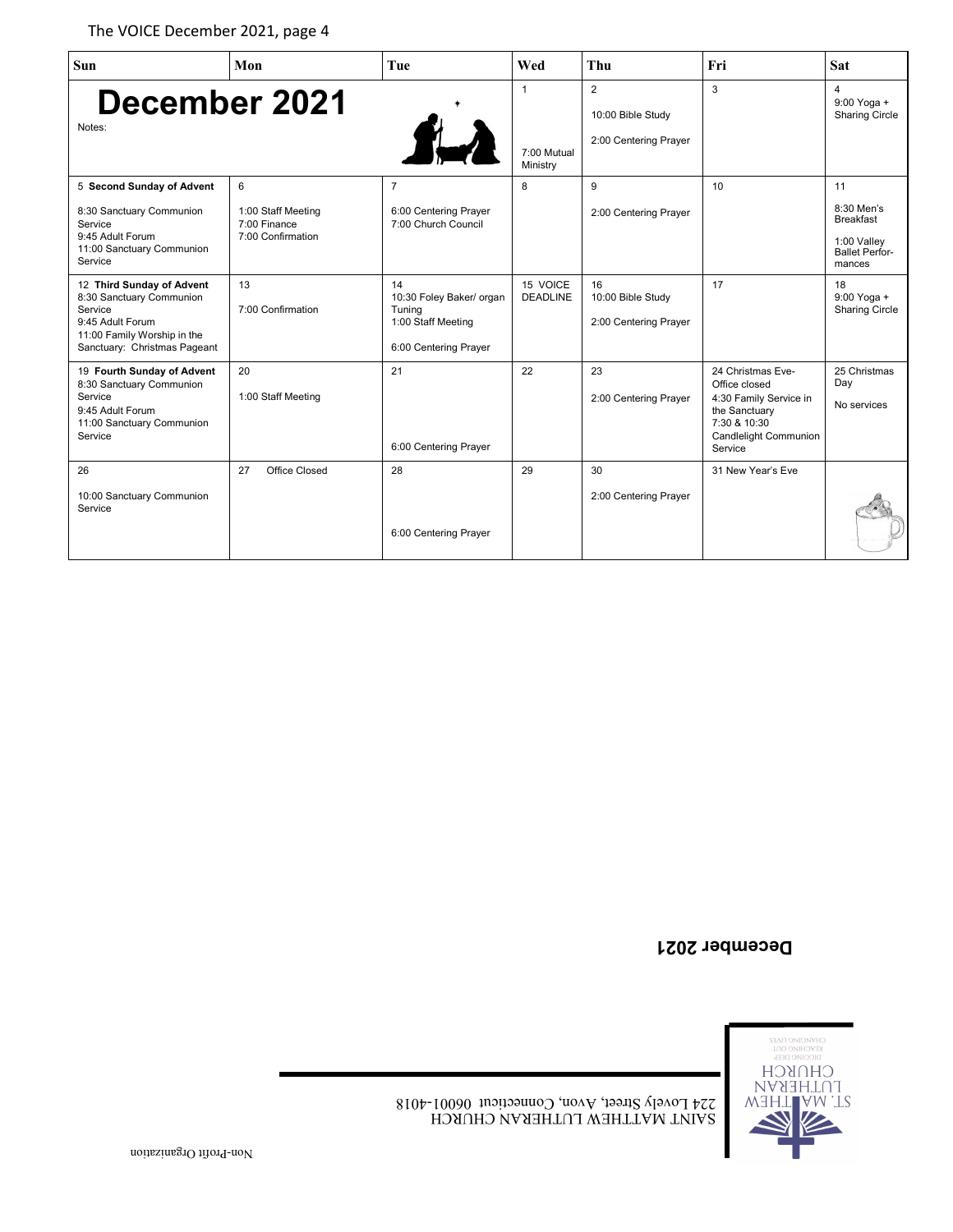#### **REOPENING TASK FORCE UPDATE**

The Reopening Task Force (RTF) is pleased to present this update as follow-up to the RTF report in the November VOICE. Please see the November VOICE RTF report for further context.

The RTF has continued to monitor COVID infection data in Connecticut over this past month, with ongoing focus on the four towns (Avon, Canton, Farmington, Simsbury) in which the majority of our St. Matthew family resides. The RTF has continued to evaluate these data in context of:

- ELCA theological practices
- Physical safety for all who wish to attend St. Matthew services, small group meetings, and related activities in-person.

**Based on the Church Council discussion during its November 16th meeting, the following protocol is effective Sunday December 5th relative to in-person Sunday services in the Sanctuary:**

- **Masks continue to be required upon entering and exiting the building.**
- **All individuals attending Sunday services in the Sanctuary are required to wear masks as you enter the Sanctuary and find your seat in the pew. Mask wearing is required again at the close of the service, as you exit the Sanctuary.**
- **For those individuals currently vaccinated:**
	- **Continued mask wearing throughout the service is highly recommended.**
	- **If you choose to, you may remove your mask while you are in the pew.**
- **For those individuals not currently vaccinated:**
	- **Mask wearing throughout the service continues to be required.**

The seating plan in the Sanctuary will continue as presently configured, to preserve social distancing during the services.

Live stream of the 8.30 a.m. services will also continue, for those who prefer to worship via on-line technology.

This collective approach is designed to further enhance our Lutheran theological practices in relation to safe public health measures in the Sanctuary.

- As previously reported throughout this year, high quality air filtration and ventilation as well as comprehensive cleaning protocols have continued to protect our St. Matthew congregation, including those most vulnerable to COVID infection, in the Sanctuary and throughout the rest of the building. The ever-increasing access to and utilization of vaccinations by members of the congregations is quite encouraging too.
- As noted above, live-streaming of the 8.30 a.m. Sunday services will continue as a worship option as well.

As always, each of us continues to have an individual choice to attend Sunday services either in-person or via on-line.

The RTF also notes that these in-person plans will continue to evolve, based on COVID data in Connecticut and in the Farmington Valley. There is the possibility that, in the coming weeks or months, the RTF may need to recommend to Church Council a return to required mask wearing for all in-person worshippers in the Sanctuary if COVID conditions become more severe in our region.

We continue to appreciate everyone's patience and support as we all navigate these challenging times. As always, the RTF is pleased to address any questions or concerns.